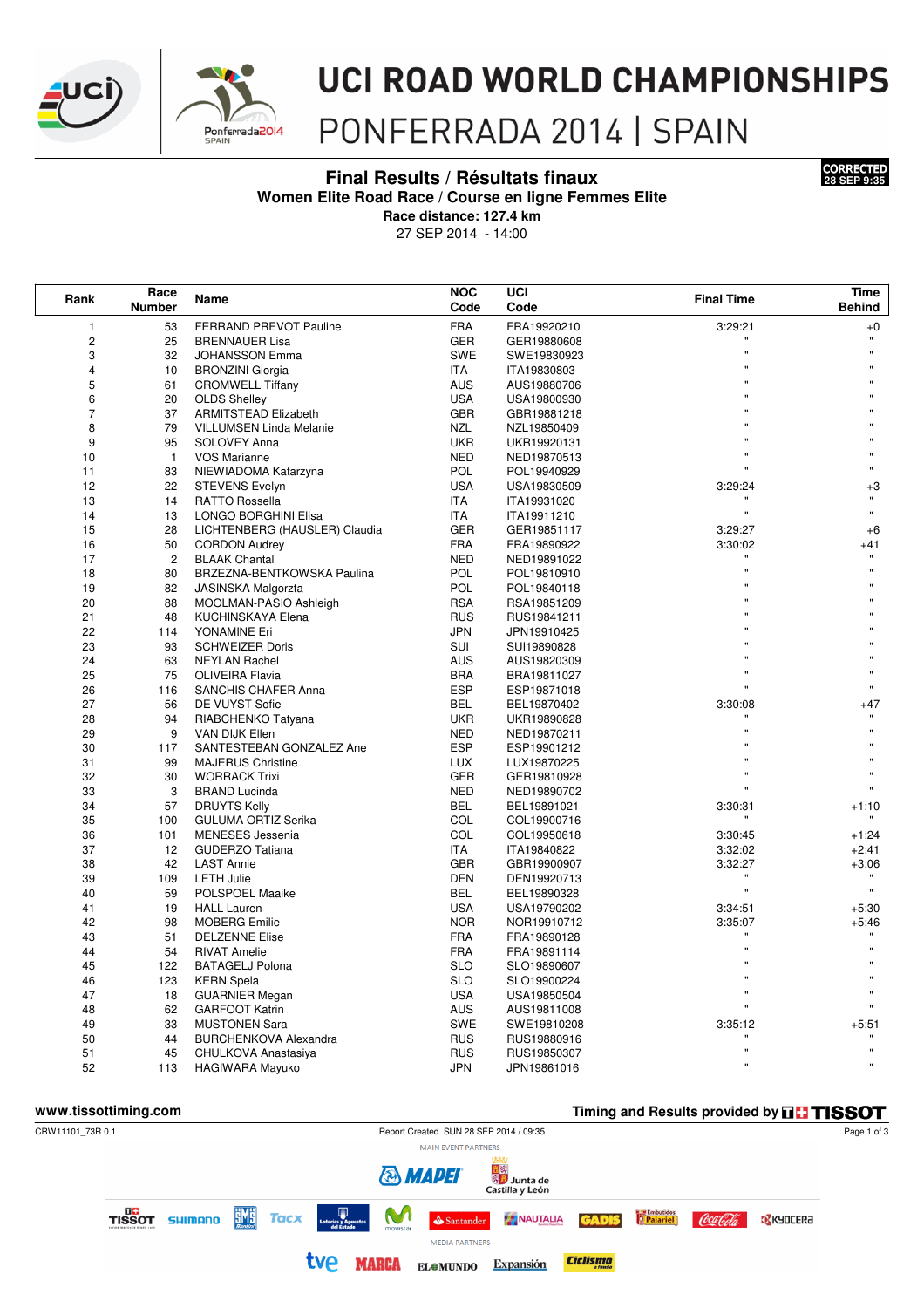



# **UCI ROAD WORLD CHAMPIONSHIPS**

## PONFERRADA 2014 | SPAIN

#### Final Results / Résultats finaux



Women Elite Road Race / Course en ligne Femmes Elite

Race distance: 127.4 km

27 SEP 2014 - 14:00

| Rank                                                              | Race<br><b>Number</b> | Name                                        | <b>NOC</b><br>Code | UCI<br>Code                | <b>Final Time</b>        | Time<br><b>Behind</b> |
|-------------------------------------------------------------------|-----------------------|---------------------------------------------|--------------------|----------------------------|--------------------------|-----------------------|
|                                                                   |                       |                                             |                    |                            |                          |                       |
| 53                                                                | 24                    | <b>BECKER Charlotte</b>                     | <b>GER</b>         | GER19830519                | Ħ                        | $\mathbf{H}^{\pm}$    |
| 54                                                                | 103                   | SAARELAINEN Sari                            | <b>FIN</b>         | FIN19810301                | 3:37:59                  | $+8:38$               |
| 55                                                                | 11                    | <b>CECCHINI Elena</b>                       | ITA                | ITA19920525                | 3:38:06                  | $+8:45$               |
| 56                                                                | 8                     | STULTIENS Sabrina                           | <b>NED</b>         | NED19930708                | 3:40:27                  | $+11:06$              |
| 57                                                                | 65                    | <b>TAYLOR Carlee</b>                        | AUS                | AUS19890215                | 3:41:05                  | $+11:44$              |
| 58                                                                | 112                   | <b>LEAL BALDERAS Veronica</b>               | MEX                | MEX19771015                |                          |                       |
| 59                                                                | 128                   | <b>BASH Paz</b>                             | <b>ISR</b>         | ISR19830628                | 3:41:49                  | $+12:28$              |
|                                                                   | 73                    | FERNANDES DA SOUZA Uenia                    | BRA                | BRA19840812                | <b>DNF</b>               |                       |
|                                                                   | 87                    | KACHELHOFFER An-Li                          | <b>RSA</b>         | RSA19870816                | <b>DNF</b>               |                       |
|                                                                   | 40                    | <b>CHRISTIAN Anna</b>                       | <b>GBR</b>         | GBR19950806                | <b>DNF</b>               |                       |
|                                                                   | 29                    | POHL Stephanie                              | <b>GER</b>         | GER19871021                | <b>DNF</b>               |                       |
|                                                                   | 39                    | <b>BARNES Hannah</b>                        | <b>GBR</b>         | GBR19930504                | <b>DNF</b>               |                       |
|                                                                   | 16                    | <b>ZORZI Susanna</b>                        | ITA                | ITA19920313                | <b>DNF</b>               |                       |
|                                                                   | 21                    | POWERS Alison                               | USA                | USA19791214                | DNF                      |                       |
|                                                                   | 6                     | PIETERS Amy                                 | <b>NED</b>         | NED19910601                | DNF                      |                       |
|                                                                   | $\overline{7}$        | <b>SLAPPENDEL Iris</b>                      | <b>NED</b>         | NED19850218                | <b>DNF</b>               |                       |
|                                                                   | 35                    | <b>OLSSON Sara</b>                          | SWE                | SWE19900306                | <b>DNF</b>               |                       |
|                                                                   | 15                    | SCANDOLARA Valentina                        | ITA                | ITA19900501                | DNF                      |                       |
|                                                                   | 108                   | <b>TUSLAITE Daiva</b>                       | LTU                | LTU19860618                | <b>DNF</b>               |                       |
|                                                                   | 132                   | LAIZANE Lija                                | LAT                | LAT19930706                | <b>DNF</b>               |                       |
|                                                                   | 107                   | SOSNA Katazina                              | LTU                | LTU19901130                | <b>DNF</b>               |                       |
|                                                                   | 104                   | <b>HAHN</b> Jacqueline                      | AUT                | AUT19910721                | DNF                      |                       |
|                                                                   | 85                    | <b>SZYBIAK Ewelina</b>                      | <b>POL</b>         | POL19890913                | <b>DNF</b>               |                       |
|                                                                   | 90                    | <b>EHRLER Desiree</b>                       | SUI                | SUI19910820                | <b>DNF</b>               |                       |
|                                                                   | 43                    | <b>ANTOSHINA Tatiana</b>                    | <b>RUS</b>         | RUS19820727                | <b>DNF</b>               |                       |
|                                                                   | 31                    | <b>FAHLIN Emilia</b>                        | SWE                | SWE19881024                | <b>DNF</b>               |                       |
|                                                                   | 23                    | <b>WILES Tayler</b>                         | <b>USA</b>         | USA19890720                | DNF                      |                       |
|                                                                   | 102                   | <b>LEPISTO Lotta</b>                        | FIN                | FIN19890628                | <b>DNF</b>               |                       |
|                                                                   | 77                    | KIESANOWSKI Joanne                          | NZL                | NZL19790524                | <b>DNF</b>               |                       |
|                                                                   | 97                    | <b>BRUSTAD Eline Gleditsch</b>              | <b>NOR</b>         | NOR19940925                | <b>DNF</b>               |                       |
|                                                                   | 49                    | <b>BIANNIC Aude</b>                         | <b>FRA</b>         | FRA19910327                | DNF                      |                       |
|                                                                   | 26                    | <b>KASPER Romy</b>                          | GER                | GER19880505                | DNF                      |                       |
|                                                                   | 64                    | ROWNEY Loren                                | AUS                | AUS19881014                | <b>DNF</b>               |                       |
|                                                                   | 68                    | TUHAI Ksenia                                | <b>BLR</b>         | BLR19950701                | <b>DNF</b>               |                       |
|                                                                   | 89                    | <b>AUBRY Emilie</b>                         | SUI                | SUI19890216                | <b>DNF</b>               |                       |
|                                                                   | 69                    | ALBRECHT Lex                                | CAN                | CAN19870406                | <b>DNF</b>               |                       |
|                                                                   | 91                    | <b>HANSELMANN Nicole</b>                    | SUI                | SUI19910506                | <b>DNF</b>               |                       |
|                                                                   | 105                   | <b>RITTER Martina</b>                       | AUT                | AUT19820923                | <b>DNF</b>               |                       |
|                                                                   | 92                    | <b>INDERGAND Linda</b>                      | SUI                | SUI19930713                | DNF                      |                       |
|                                                                   | 36                    | SJOBLOM Linnea                              | SWE                | SWE19891112                | <b>DNF</b>               |                       |
|                                                                   | 78                    | <b>TROTMAN Reta</b>                         | NZL                | NZL19890310                | <b>DNF</b>               |                       |
|                                                                   | 133                   | ROZLAPA Dana                                | LAT                | LAT19791116                | <b>DNF</b>               |                       |
|                                                                   | 134                   | <b>BERTINE Kathryn</b>                      | <b>SKN</b>         | SKN19750511                | <b>DNF</b>               |                       |
|                                                                   | 118                   | <b>EHRBERG Liisa</b>                        | <b>EST</b>         | EST19881217                | <b>DNF</b>               |                       |
|                                                                   | 130                   | <b>REIS Daniela</b>                         | POR                | POR19930406                | <b>DNF</b>               |                       |
|                                                                   | 121                   | RADOTIC Mia                                 | CRO<br>GRE         | CRO19841202<br>GRE19910202 | <b>DNF</b><br><b>DNF</b> |                       |
|                                                                   | 125<br>38             | <b>FASOI Varvara</b><br><b>BARNES Alice</b> | <b>GBR</b>         | GBR19950717                | <b>DNF</b>               |                       |
|                                                                   | 41                    | <b>GARNER Lucy</b>                          | GBR                | GBR19940920                | <b>DNF</b>               |                       |
|                                                                   | 27                    | <b>LECHNER Corinna</b>                      | GER                | GER19940810                | <b>DNF</b>               |                       |
|                                                                   | 52                    | <b>DUVAL Eugenie</b>                        | <b>FRA</b>         | FRA19930503                | <b>DNF</b>               |                       |
|                                                                   | 131                   | ROLEA Lavinia Nicoleta                      | ROU                | ROU19861010                | <b>DNF</b>               |                       |
|                                                                   |                       |                                             |                    |                            |                          |                       |
| www.tissottiming.com<br>Timing and Results provided by THE TISSOT |                       |                                             |                    |                            |                          |                       |